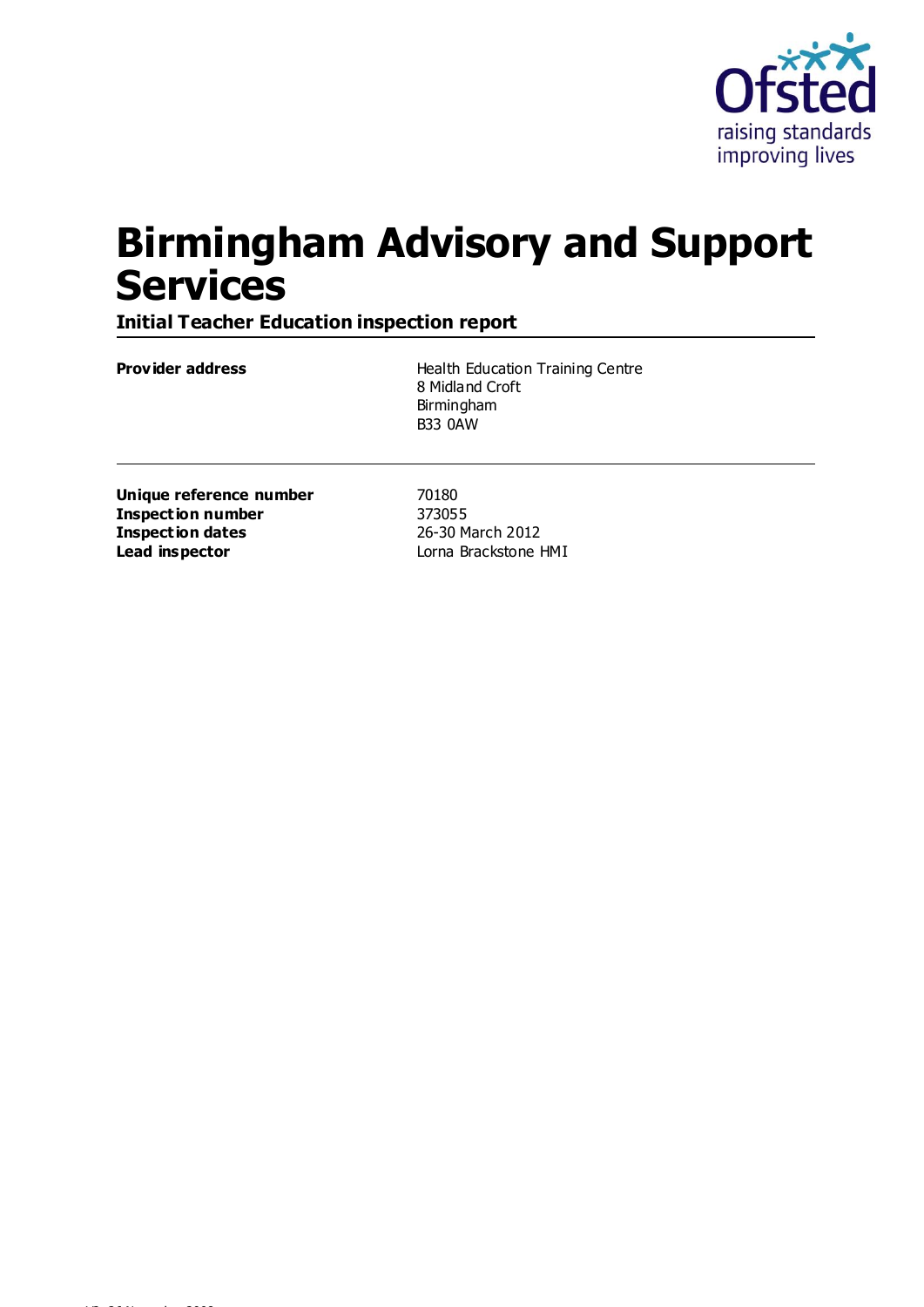The Office for Standards in Education, Children's Services and Skills (Ofsted) regulates and inspects to achieve excellence in the care of children and young people, and in education and skills for learners of all ages. It regulates and inspects childcare and children's social care, and inspects the Children and Family Court Advisory Support Service (Cafcass), schools, colleges, initial teacher training, workbased learning and skills training, adult and community learning, and education and training in prisons and other secure establishments. It rates council children's services, and inspects services for looked after children, safeguarding and child protection.

If you would like a copy of this document in a different format, such as large print or Braille, please telephone 0300 123 1231, or email enquiries@ofsted.gov.uk.

You may copy all or parts of this document for non-commercial educational purposes, as long as you give details of the source and date of publication and do not alter the information in any way.

#### **www.ofsted.gov.uk**

Reference no. 080190

© Crown Copyright 2012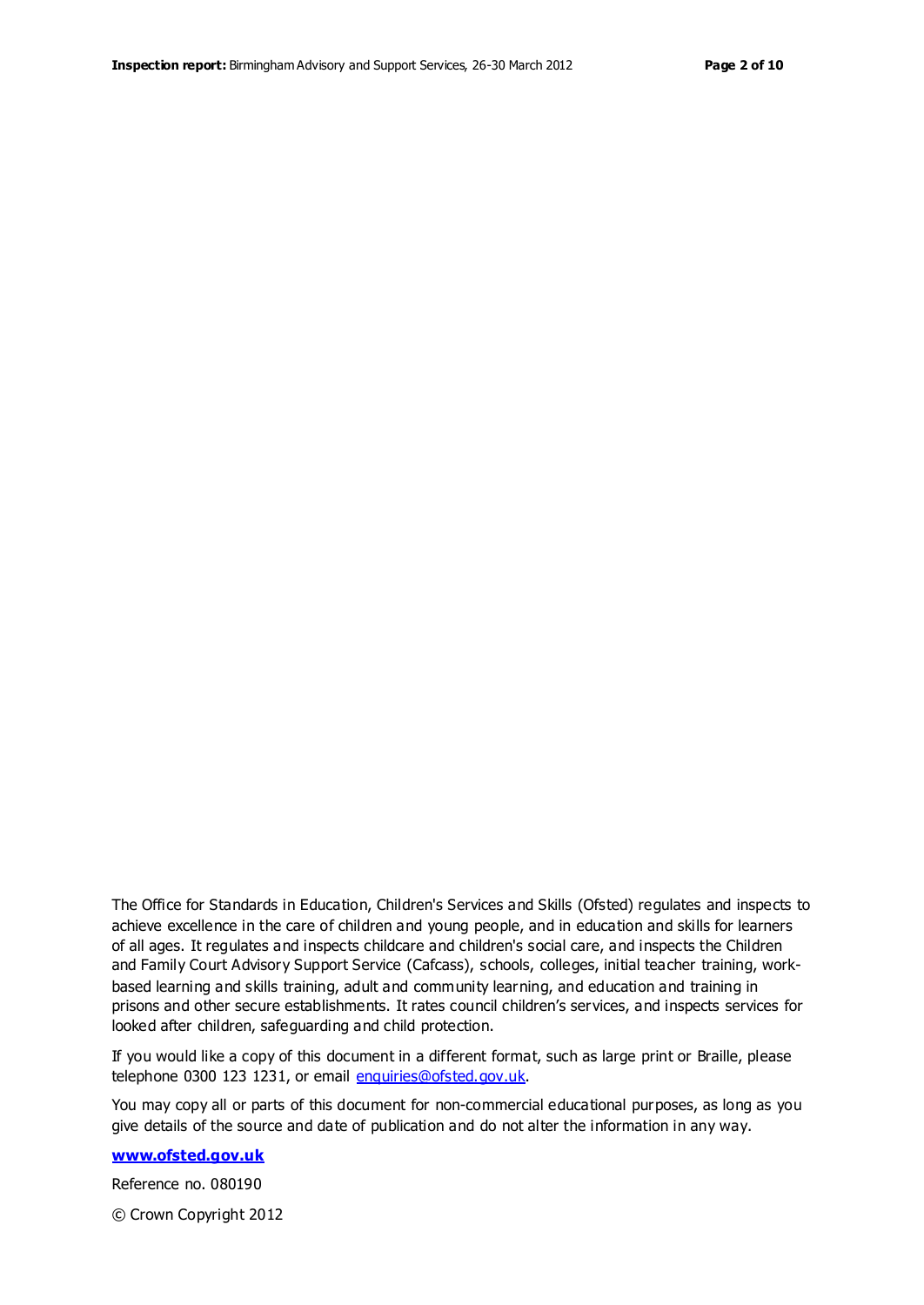# **Introduction**

- 1. This inspection was carried out by two of Her Majesty's Inspectors supported by a team of specialist inspectors in accordance with the Framework for the Inspection of Initial Teacher Education (2008-11).
- 2. The inspection draws upon evidence from all aspects of the provision to make judgements against all parts of the inspection evaluation schedule in the framework. Inspectors focused on the overall effectiveness of the training in supporting high quality outcomes for trainees and the capacity of the partnership to bring about further improvements. A summary of the grades awarded is included at the end of this report.

#### **Key to inspection grades**

| Outstanding |
|-------------|
|             |

- Grade 2 Good
- Grade 3 **Satisfactory**
- Grade 4 Inadequate

#### **Explanation of terms used in this report**

**Attainment** is defined as the standard reached by a trainee at the end of their training.

**Progress** is judged in terms of how well a trainee has developed professionally from their starting point to the standard reached at the time of the inspection or at a suitable review point.

**Achievement** is judged in terms of the progress made and the standard reached by a trainee at the time of the inspection or at a recent assessment review point.

# **The provider**

- 3. The Birmingham Advisory and Support Service (BASS) offers a primary and secondary employment-based route into teaching for graduate trainees. Following a phased change of management in 2009/10, the BASS programme was re-situated into the Health Education Service division of Birmingham City Council. A new programme manager took full responsibility for the training programme in September 2010 and the number of tutors was reduced from 21 to five in September 2011. The management group has been expanded to include headteachers and representatives from partnership schools and one of the city's academies. The programme enjoys a strong reputation locally with well over half of trainees appointed to Birmingham schools at the end of their training. In 2011, 82% of trainees had gained employment by September.
- 4. At the time of the inspection there were 24 primary trainees, including one specialising in the teaching of pupils with special educational needs. There were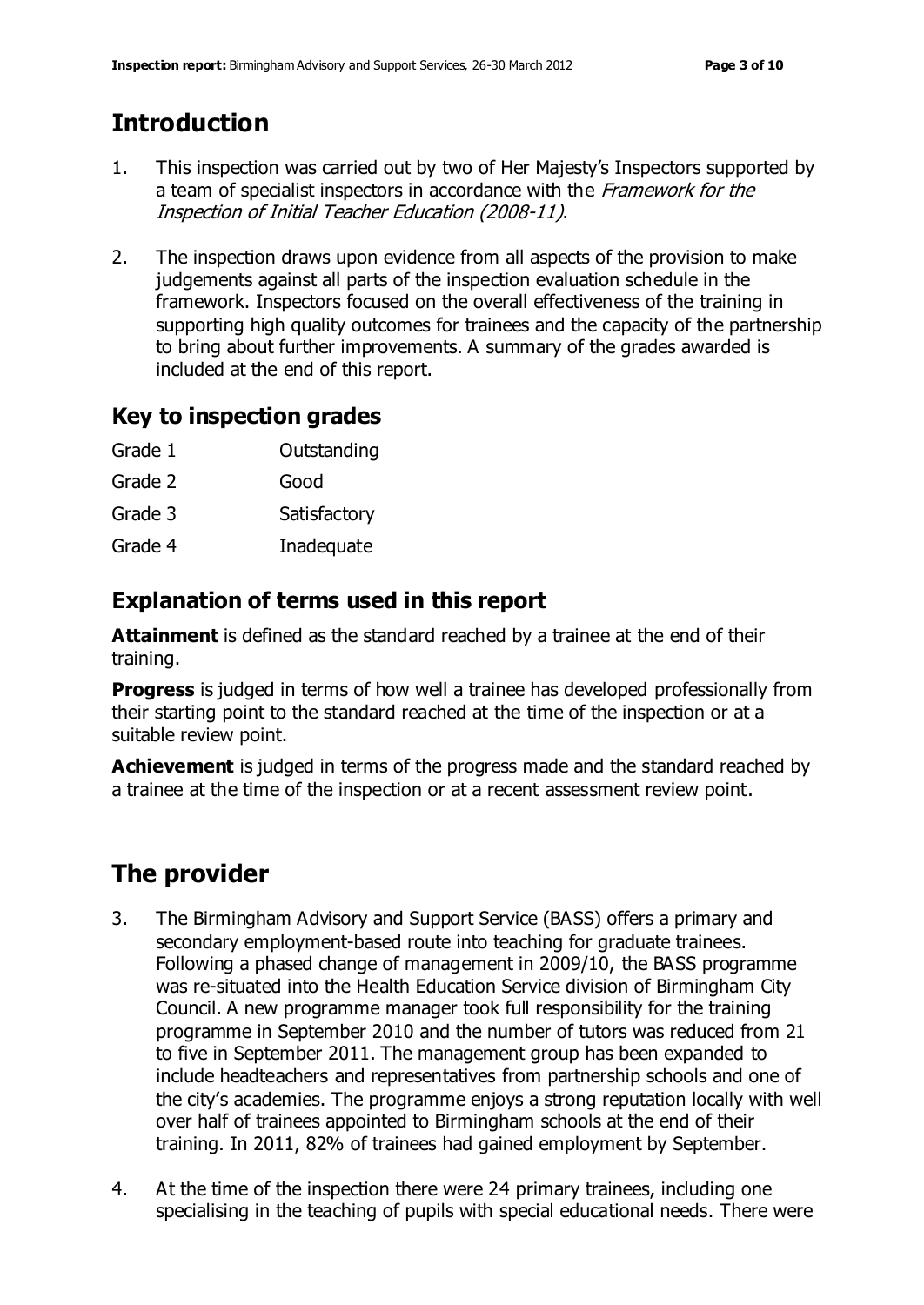10 secondary trainees, including two specialising in mathematics, two in English, one in drama, three in physical education, one in science and one in health and social care. Trainees are allocated advisory staff as tutors and complete a regular weekly programme of centre-based training. They are supervised in school by a School Based Trainer Mentor (SBTM).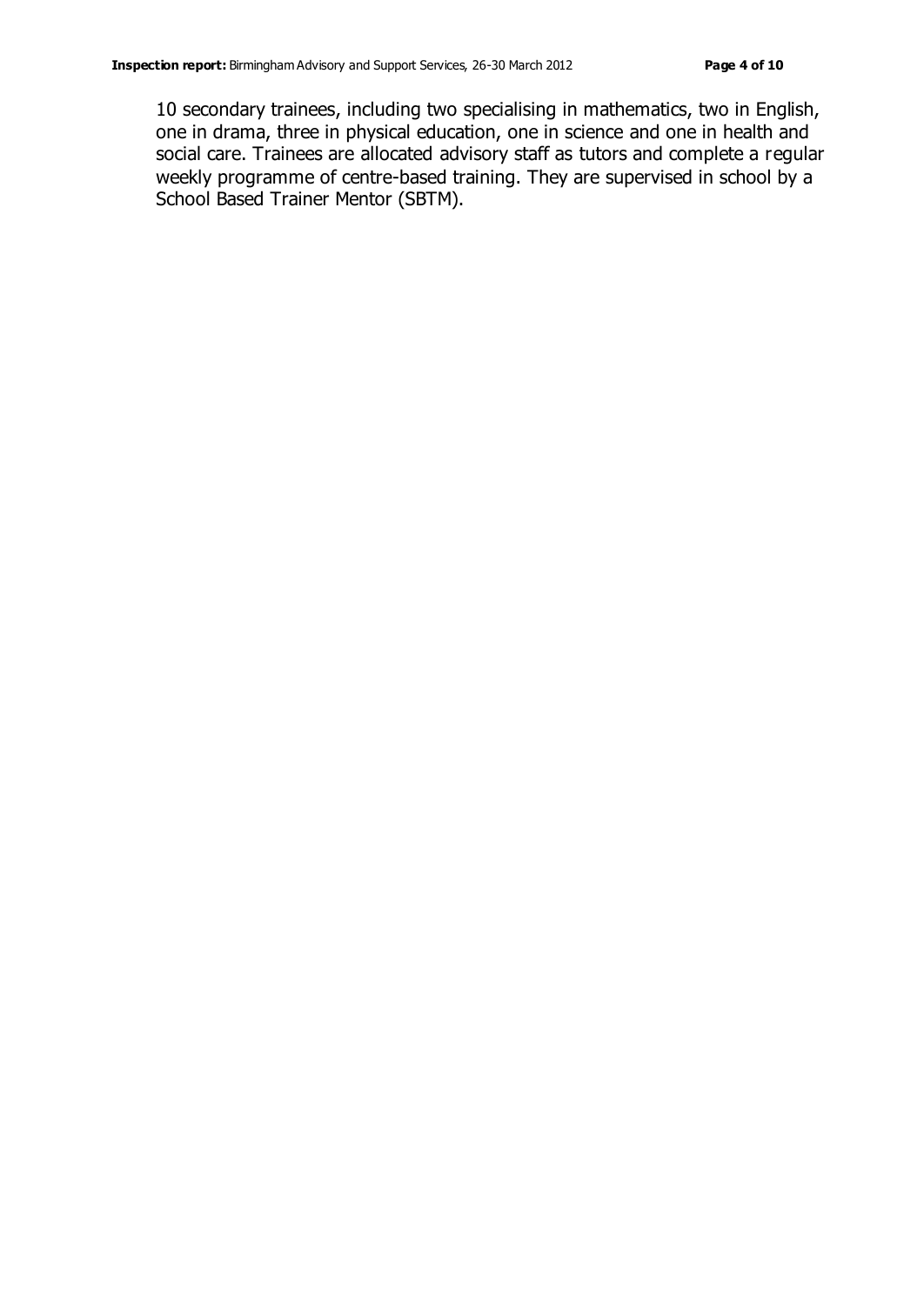# **Provision in the employment – based route to qualified teacher status**

#### **Key strengths**

- 5. The key strengths are:
	- self-motivated, reflective trainees who demonstrate good professional attributes and are highly committed to their own professional development
	- $\blacksquare$  the rich diversity of the extended partnership which ensures trainees benefit from a wide range of contrasting training experiences
	- consistently good quality primary school-based mentoring, high-quality feedback and regular developmental targets which support trainees ' progress and enable trainees to achieve good levels of attainment
	- $\blacksquare$  the high proportion of trainees who gain employment in local schools
	- $\blacksquare$  the good quality of personal support offered by the programme manager, tutors, and mentoring staff to ensure trainees well-being.

#### **Recommendations**

- 6. In order to improve trainees' progress and attainment, the partnership should:
	- **E** strengthen procedures to quality assure the work of school-based trainers to resolve inconsistencies in practice so that all trainees are assessed accurately and benefit from high-quality training in school
	- consider earlier assessment points during the first term so that secondary trainees can be given timely support to help them develop their subjectspecific pedagogy in greater depth
	- ensure that the improved data collection procedures are used fully to evaluate the impact of recruitment and selection strategies.

# **Overall effectiveness Grade: 2**

7. The overall effectiveness of the Birmingham Advisory and Support Service GTP in securing high quality outcomes for trainees is good. Although the provider has graded the overall attainment of trainees as outstanding, inspectors have judged it to be good because sometimes the assessment of trainees is over-generous. Nevertheless, since the last inspection there has been a clear trend of improving outcomes with nearly all trainees making good progress from their starting points. All aspects of the partnership's work are now judged to be good. This improvement is due to an improved programme structure and quality assurance procedures, coupled with the dedication and determination of all those involved to ensure that high-quality teacher training is accessible to those who wish to pursue a teaching career, particularly within the Birmingham area.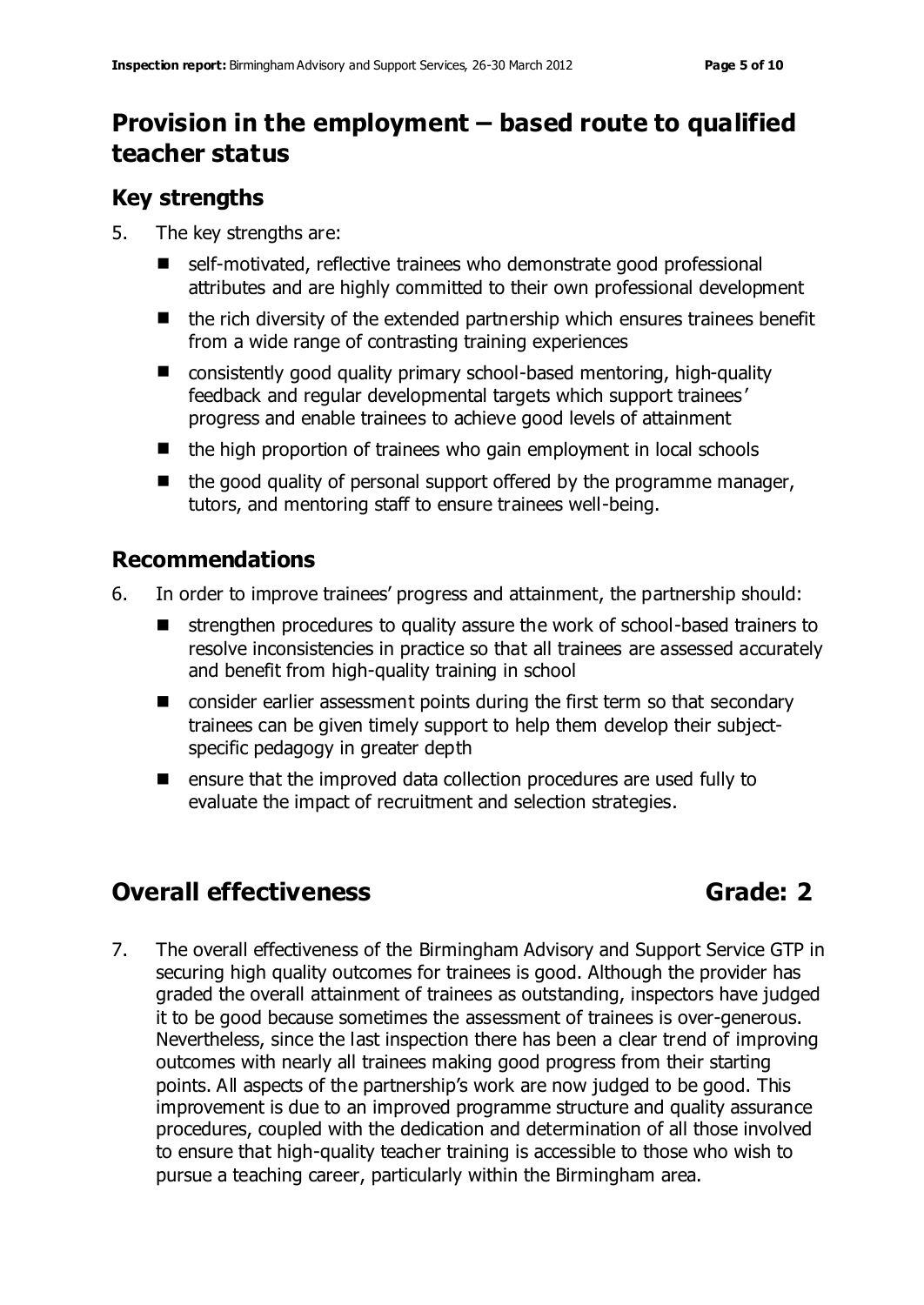- 8. Trainees achieve good levels of attainment because they are committed to their own professional development and are reflective in their practice. Many take effective risks in their teaching and use innovative methods, such as drama and role play, to enhance learning. The pace of learning is good because sessions are well-planned to meet the needs of different abilities. Trainees quickly establish productive relationships with pupils and staff colleagues. They willingly participate in all aspects of school life, such as drama productions and extracurricular activities. Clear procedures and course documentation underpin the regular tracking and assessment of trainees' progress. The fortnightly lesson observations and feedback from mentors are used well to identify focused targets for development. Nevertheless, there is a slight over-inflation of attainment judgements and some inconsistencies in assessment for a few trainees.
- 9. The provider meets local and regional employment needs effectively and is successful in achieving recruitment targets related to age, gender and diversity, which are above the regional and national averages. The completion rates for primary trainees indicate good-quality recruitment procedures. A relatively high number of trainees withdrew early from the secondary training route in 2010/11 and, as a consequence, recruitment procedures have been refined. The focus on personalised learning is a strong feature of the provision with trainees referring to a 'tailored approach to the programme'.
- 10. A key strength is the coherence between centre-based and school-based training. The weekly centre-based training sessions generate valuable tasks for trainees to undertake in their placement schools in order to consolidate and develop their learning, for example in relation to different teaching techniques. When tutors visit trainees in schools, they identify further training needs and these are addressed well in subsequent central training sessions. All central training is highly regarded by trainees. They value sessions where expertise from tutors, local authority advisors and associate lecturers is shared. The trainees also appreciate the training they receive in schools from staff with particular expertise, such as in teaching phonics or supporting disabled pupils and those with special educational needs. In some subjects such as physical education, advanced skills teachers are used well to support the trainees. However, interventions to support weaker trainees who are struggling with subject-specific pedagogy are not always as swift as they could be.
- 11. Training to teach early reading and phonics is good with an effective balance of centre-based and school-based input. Trainees who specialise in teaching Key Stage 2 pupils are required to undertake an additional week of training in a Key Stage 1 class and all primary trainees are observed and assessed teaching phonics. Consequently, trainees develop a secure knowledge and understanding of how to use systematic phonics to teach early reading and writing. The focus on phonics also enables the secondary trainees to develop a good understanding of the importance of literacy to underpin learning. Training to support disabled pupils and pupils with special educational needs has sharpened trainees' knowledge and understanding. Trainees benefit from the expertise and input of staff from special schools both in central training sessions and in a carefully structured two-day visit to a local special school. This enables trainees to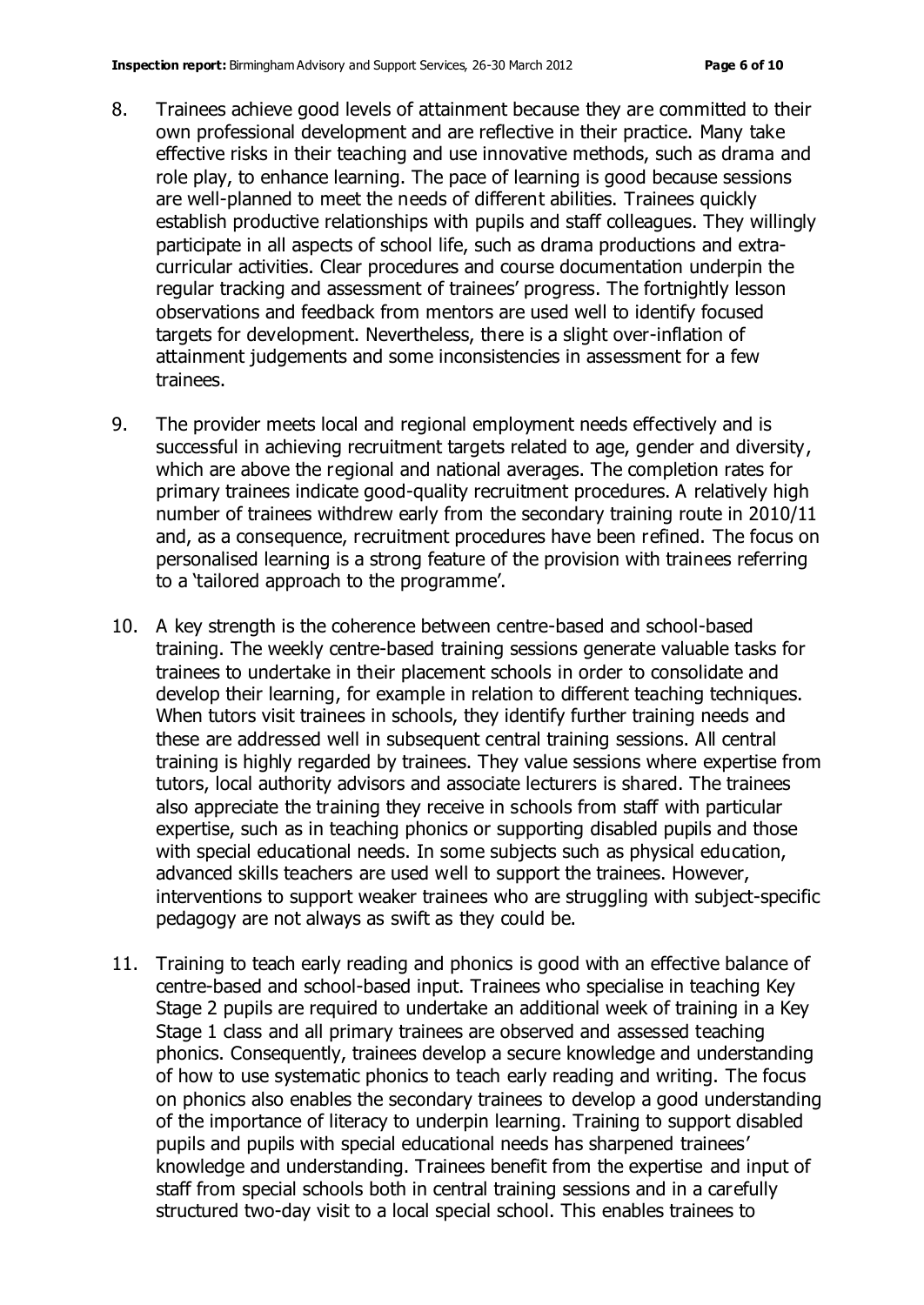enhance their understanding of special needs issues and of multi-agency working, and to develop strategies in behaviour management and in planning to meet individual needs. Training in behaviour management is also effective with trainees adopting 'top tips' from the centre-based training sessions and implementing individualised support for behaviour management.

- 12. Staff from partnership schools demonstrate high levels of commitment and enthusiasm for the training programme. Good-quality training for mentors is well timed and effectively supports their confidence in making judgements. The triangulated observations undertaken by school-based mentors and the team of well-informed centre-based tutors reflect good practice and help to promote consistency. Of particular note is the joint observation undertaken by tutors from their base school and from their second placement school, which trainees consider to be supportive and reassuring. Schools are strongly committed to the partnership with BASS and play an active role in driving improvement. For example, following feedback to the provider during the past academic year, the trainees are now better prepared to teach phonics. Local headteachers view their involvement in initial teacher education as an important professional development opportunity for their teachers. Teaching staff often aspire to the role of mentor, a good number of whom have gained qualified teacher status through BASS. Nevertheless, in a very small minority of schools the quality of training is not as effective as it could be. This happens when a mentor takes on the role reluctantly, leaves unexpectedly or is overloaded by other commitments. Schools report that communication with the provider has improved, is now prompt and any issues or inconsistencies are addressed quickly. They are kept well informed through newsletters and emails.
- 13. Although the quality, deployment, and use of resources across the partnership were judged by the partnership to be outstanding, inspectors judge them to be good. Resources are allocated efficiently and effectively to meet trainees' individual needs and this has a positive impact on trainees' progress and attainment. Trainees confirm that they have good access to the human and physical resources they need from schools, tutors and from the local authority's learning resource centre but there is no virtual learning environment. At the start of the academic year, course documentation was streamlined for efficiency but there is still an over-reliance on vast quantities of paperwork to demonstrate how effectively the trainee has met the standards required for qualified teacher status. Nevertheless, trainees make good use of the Professional Development Journal (PDJ) for professional reflection.
- 14. The provider judged the promotion of equality of opportunity and diversity as outstanding. Inspectors noted some outstanding features but judged it to be good overall. The outstanding features include the way in which the partnership values and respects diversity, and shows a dedicated commitment to promoting inclusion and equal opportunities, through the promotion of equal and fair access to training for all trainees. Many trainees have worked as teaching assistants or non-qualified teachers and this programme is enabling them to achieve their long-term ambition to become a teacher. Trainees are extremely well-prepared to teach pupils from different cultural and linguistic backgrounds because they are provided with ample opportunities to gain the necessary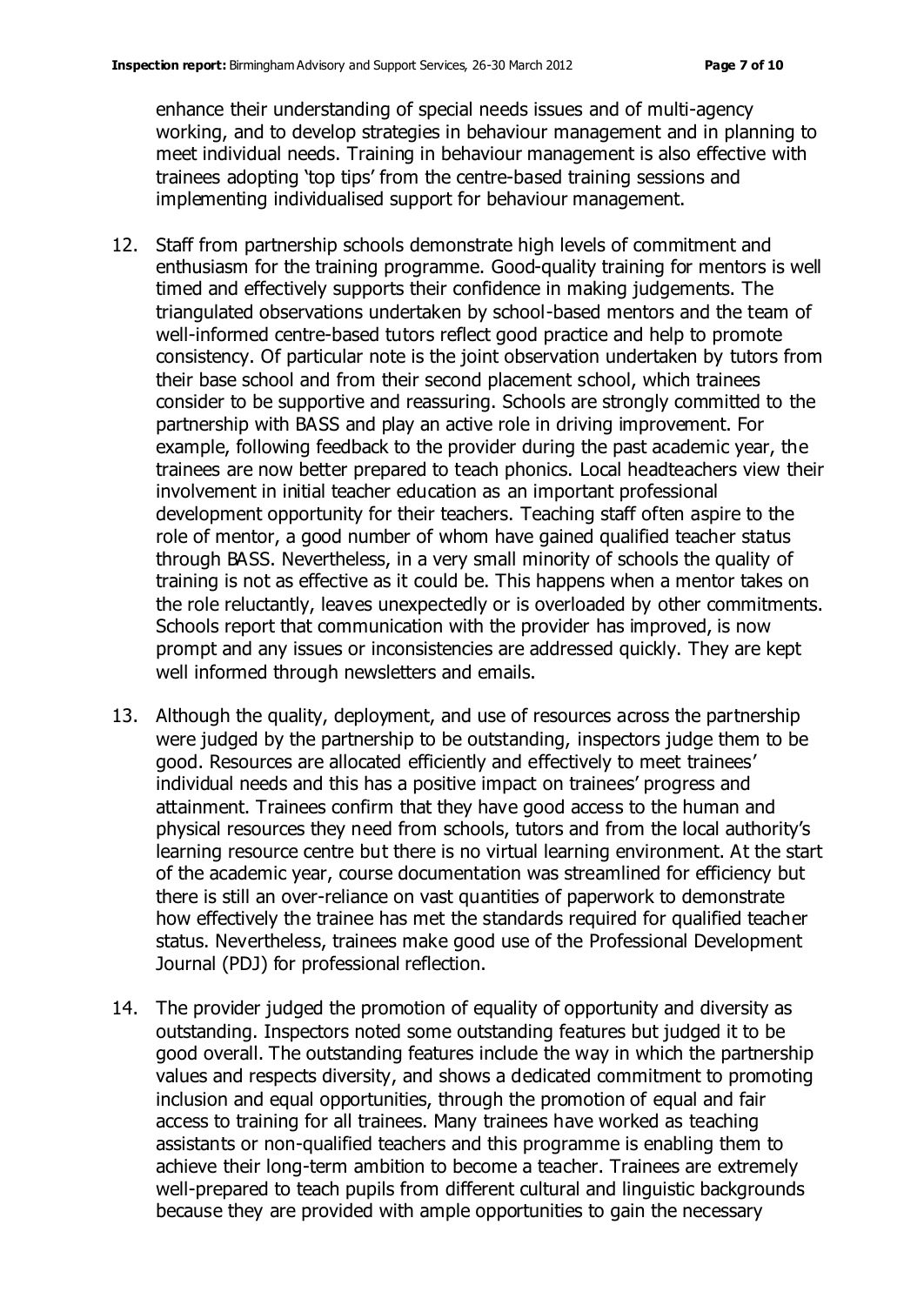**Grade: 2**

practical experience. This includes the effective use of contrasting placements for trainees' second school experience. All trainees praise the support they are offered by staff and feel able to raise any concerns in the secure knowledge they will be efficiently and professionally dealt with. Nevertheless, there are some inconsistencies in the quality of mentoring for a small number of trainees which results in inequality of opportunity for these individuals.

## **The capacity for further improvement and/or sustaining high quality**

- 15. Since the last inspection, the partnership has continued to grow and develop. There is a clear ethos of continuous improvement with careful consideration to changing trends in initial teacher education. The partnership has good capacity to sustain high-quality outcomes for trainees, and to take the actions required to secure improvements where necessary. Key strengths identified at the last inspection have been sustained and enhanced. The recommendations from the last inspection have been successfully addressed and there have been a number of improvements, including a more rigorous approach to evaluation and development planning.
- 16. The partnership rigorously monitors and evaluates its own effectiveness, although some of its judgements need further refinement in order to provide a more accurate match to the grade criteria. The well-respected programme manager ensures that a full range of partners are involved in self-evaluation. Central and school-based training are monitored closely by tutors. Wide-ranging evaluation data are collected from tutors and schools. Trainees report that they have a voice and feel listened to. Consequently, the actions taken to improve provision and outcomes for trainees are well devised and successful. This is exemplified well by the trend of improvement in trainees' attainment, notably in their behaviour management, their confidence in teaching phonics and their secure knowledge and understanding of meeting the needs of disabled pupils and those with special educational needs.
- 17. The partnership analyses a wide range of formal trainee evaluations about their training and placement experience, and makes changes to the provision as necessary. For example, in response to suggestions from trainees and schoolbased mentors during the last academic year, the provider has increased the course content on the teaching of phonics and early reading skills. All stakeholders are represented on the management group and their views provide well-focused challenge. Consultations are held regularly and there is a swift response to issues raised. For example, following feedback from the primary consultative group of trainees, action was taken to realign the timings of the completion dates for assignments. The external examiner's report is of good quality and offers useful recommendations for improvement.
- 18. Since the last inspection, the partnership has made increasing use of data to inform the self-evaluation and improvement cycle. Following the high withdrawal rate of secondary trainees in 2010/11, the recruitment process has been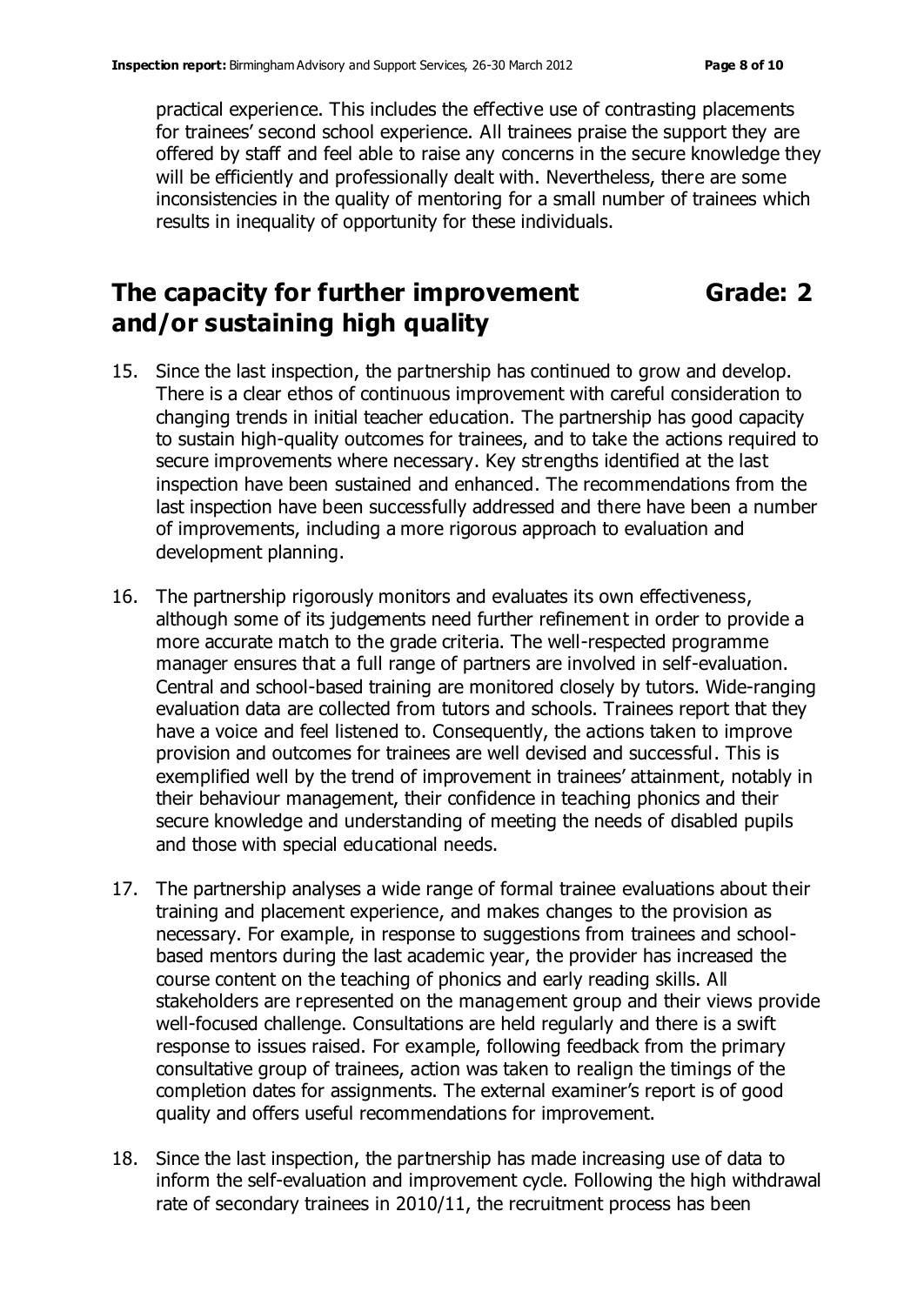carefully evaluated and improvements have been made as a result of feedback. For example, a detailed analysis of the secondary provision has led to a reduction in the number of subjects offered and individual support programmes are offered for trainees causing concern. Nevertheless, the data has yet to be used to best effect to inform trends in recruitment and selection systems.

- 19. The partnership's anticipation of, and response to change are good. There are numerous examples of how effectively leaders have planned for significant organisational changes, including a reduction in staffing and a change of venue. The partnership has very close links with the local authority with the result that managers and leaders have a clear understanding of local needs. The training programme meets local needs very well and provides a pathway into teaching largely for local people, most of whom have been employed previously as teaching assistants or unqualified teachers. Headteachers interviewed during the inspection were fulsome in their praise of the quality of trainees recruited. They are keen to employ trainees from BASS because the trainees understand the local context and contribute well to the development needs of local schools. One headteacher described the programme as an effective 'apprenticeship into the profession'. The partnership is effective in ensuring that trainees have a good knowledge and understanding of national initiatives and this has a positive impact on trainees' development. For example, in response to a growing need to train more teachers who are confident in teaching disabled pupils and those with special educational needs, a short placement in a special school has been introduced for all trainees.
- 20. The provider accurately identifies suitable priorities for development and the improvement plan provides a well-conceived strategy for addressing these. The good communication across the partnership and the high level of involvement of school-based colleagues in partnership activities, including mentor training, ensure that all partners are aware of their role in securing required improvements. Monitoring, evaluation and review are well embedded into the improvement planning process to ensure that the impact of actions on trainees' outcomes is analysed carefully and used to raise trainees' achievement further.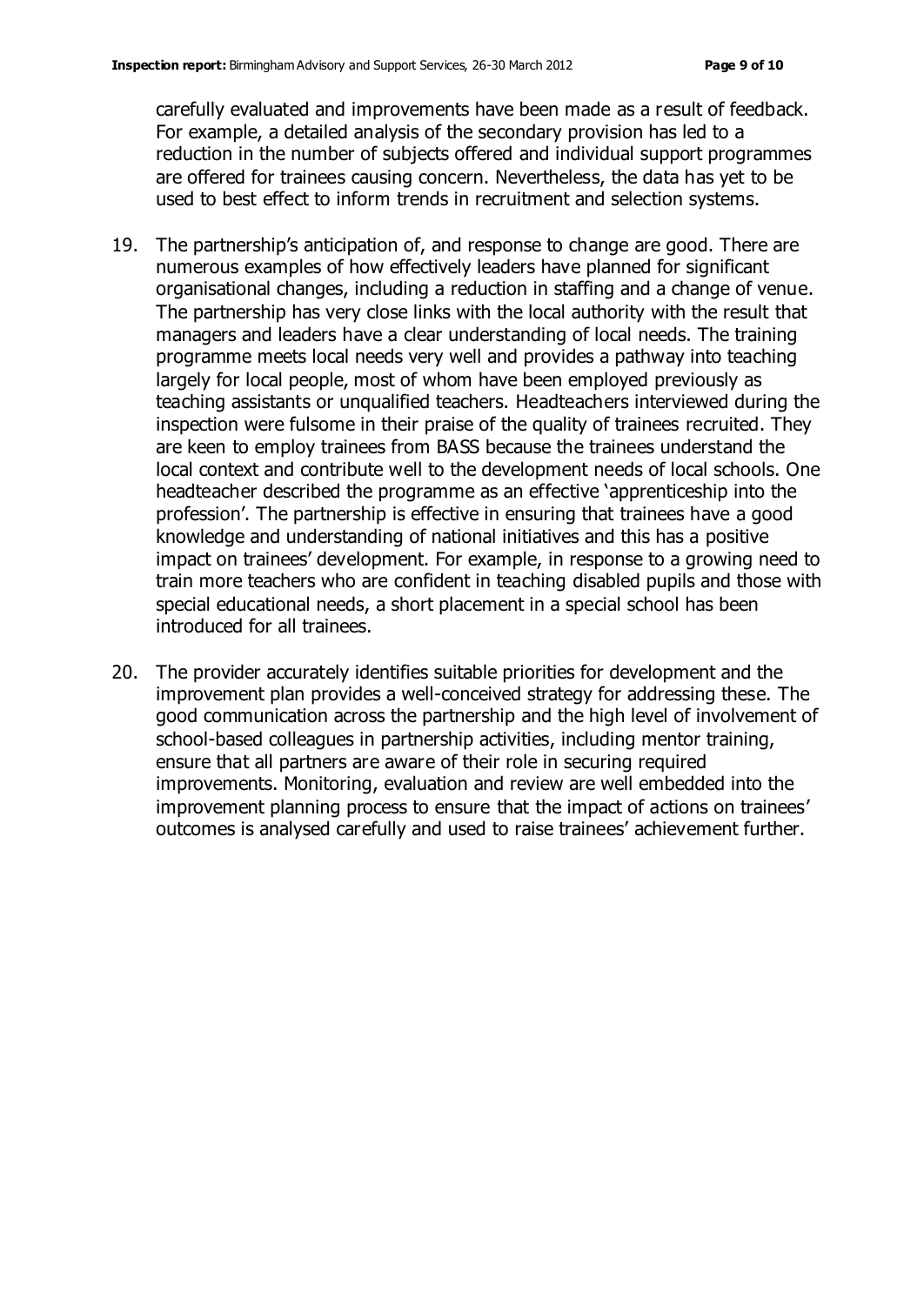г

# **Summary of inspection grades<sup>1</sup>**

**Key to judgements: grade 1 is outstanding; grade 2 is good; grade 3 is satisfactory; grade 4 is inadequate.**

#### **Overall effectiveness**

|                                                       |                                                                                                                                                            | Employment-<br>sed routes |
|-------------------------------------------------------|------------------------------------------------------------------------------------------------------------------------------------------------------------|---------------------------|
| outcomes for trainees?                                | How effective is the provision in securing high quality                                                                                                    | 2                         |
| Trainees'<br>attainment                               | How well do trainees attain?                                                                                                                               | $\mathcal{P}$             |
| Factors<br>contributing<br>to trainees'<br>attainment | To what extent do recruitment / selection<br>arrangements support high quality outcomes?                                                                   | $\mathcal{P}$             |
|                                                       | To what extent does the training and assessment<br>ensure that all trainees progress to fulfil their<br>potential given their ability and starting points? | $\mathcal{P}$             |
|                                                       | To what extent are available resources used<br>effectively and efficiently?                                                                                | $\mathcal{P}$             |
| The quality of<br>the provision                       | To what extent is the provision across the<br>partnership of consistently high quality?                                                                    | $\mathcal{P}$             |
| Promoting<br>equalities and<br>diversity              | To what extent does the provision promote equality<br>of opportunity, value diversity and eliminate<br>harassment and unlawful discrimination?             | 2                         |

### **Capacity to improve further and/or sustain high quality**

|                                                                                                                                                               | mploymen |
|---------------------------------------------------------------------------------------------------------------------------------------------------------------|----------|
| To what extent do the leadership and management at all<br>levels have the capacity to secure further improvements<br>and/or to sustain high quality outcomes? |          |
| How effectively does the management at all levels assess<br>performance in order to improve or sustain high quality?                                          |          |
| How well does the leadership at all levels anticipate change, and<br>prepare for and respond to national and local initiatives?                               |          |
| How effectively does the provider plan and take action for<br>improvement?                                                                                    |          |

The criteria for making these graded judgements are in the *Grade criteria for the inspection of ITE* 2008-11; Ofsted November 2009; Reference no: 080128.